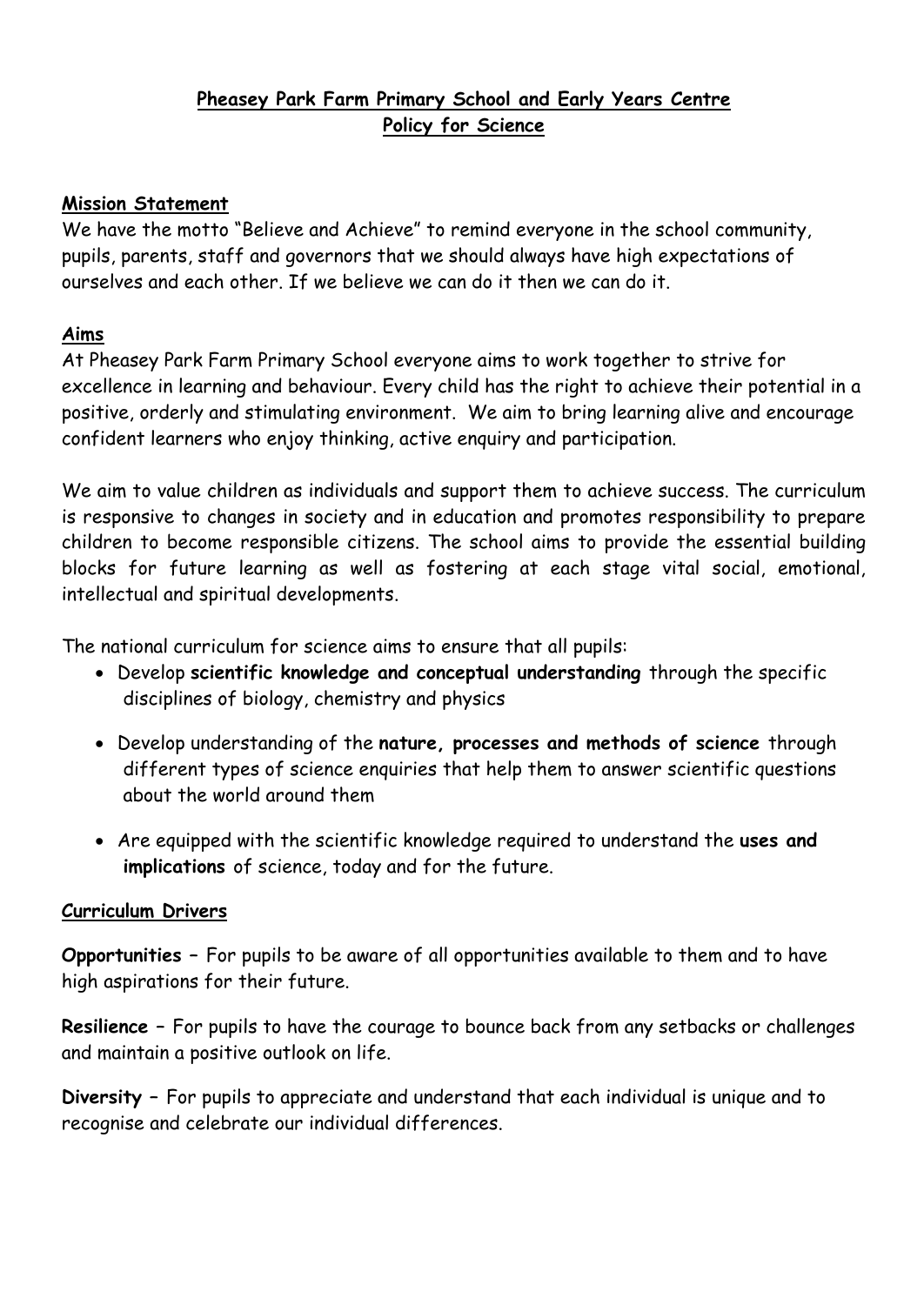### **Curriculum Intent**

At Pheasey Park Farm, we recognise the importance of Science in every aspect of daily life. We aim to develop our children's natural curiosity, encourage respect for living organisms and the physical environment and provide opportunities for critical evaluation of evidence. Children will study a varied curriculum which is carefully planned to build on knowledge year by year and covers the three scientific disciplines of Biology, Chemistry and Physics. It is important to us that our children learn about the scientific knowledge, methods, processes and uses so that they can develop an understanding of the world we live in, today and for the future.

# **Implementation**

Teachers create a positive attitude to science learning within their classrooms and reinforce an expectation that all pupils are capable of achieving high standards in science. Our whole school approach to the teaching and learning of science involves the following;

- Science is taught as part of topic sessions which builds on skills as children progress through the school. This strategy enables the achievement of a greater depth of knowledge. (see Appendix 1)
- Through planning, teachers include problem solving opportunities that allow children to apply their knowledge, and find out answers for themselves. Children are encouraged to ask their own questions and be given opportunities to use their scientific skills and research to discover the answers. This curiosity is celebrated within the classroom. Planning involves teachers creating engaging lessons, involving high-quality resources to aid understanding of conceptual knowledge. Teachers use precise questioning in class to test conceptual knowledge and skills, and assess pupils regularly to identify those children with gaps in learning, so that all pupils keep up.
- We build upon the knowledge and skill development of the previous years. As the children's knowledge and understanding increases, and they become more proficient in selecting and using scientific equipment, collating and interpreting results, they become increasingly confident in their growing ability to come to conclusions based on real evidence.
- Working Scientifically skills are embedded into lessons to ensure these skills are being developed throughout the children's school career and new vocabulary and challenging concepts are introduced through direct teaching. This is developed through the years, in-keeping with the topics.
- Teachers demonstrate how to use scientific equipment, and the various Working Scientifically skills in order to embed scientific understanding. Teachers find opportunities to develop children's understanding of their surroundings by accessing outdoor learning and workshops with experts.
- Children are offered a wide range of extra-curricular activities, visits, trips and visitors to complement and broaden the curriculum. These are purposeful and link with the knowledge being taught in class.
- Regular events, such as Science Week or theme days, provide pupils with broader provision and the acquisition and application of knowledge and skills.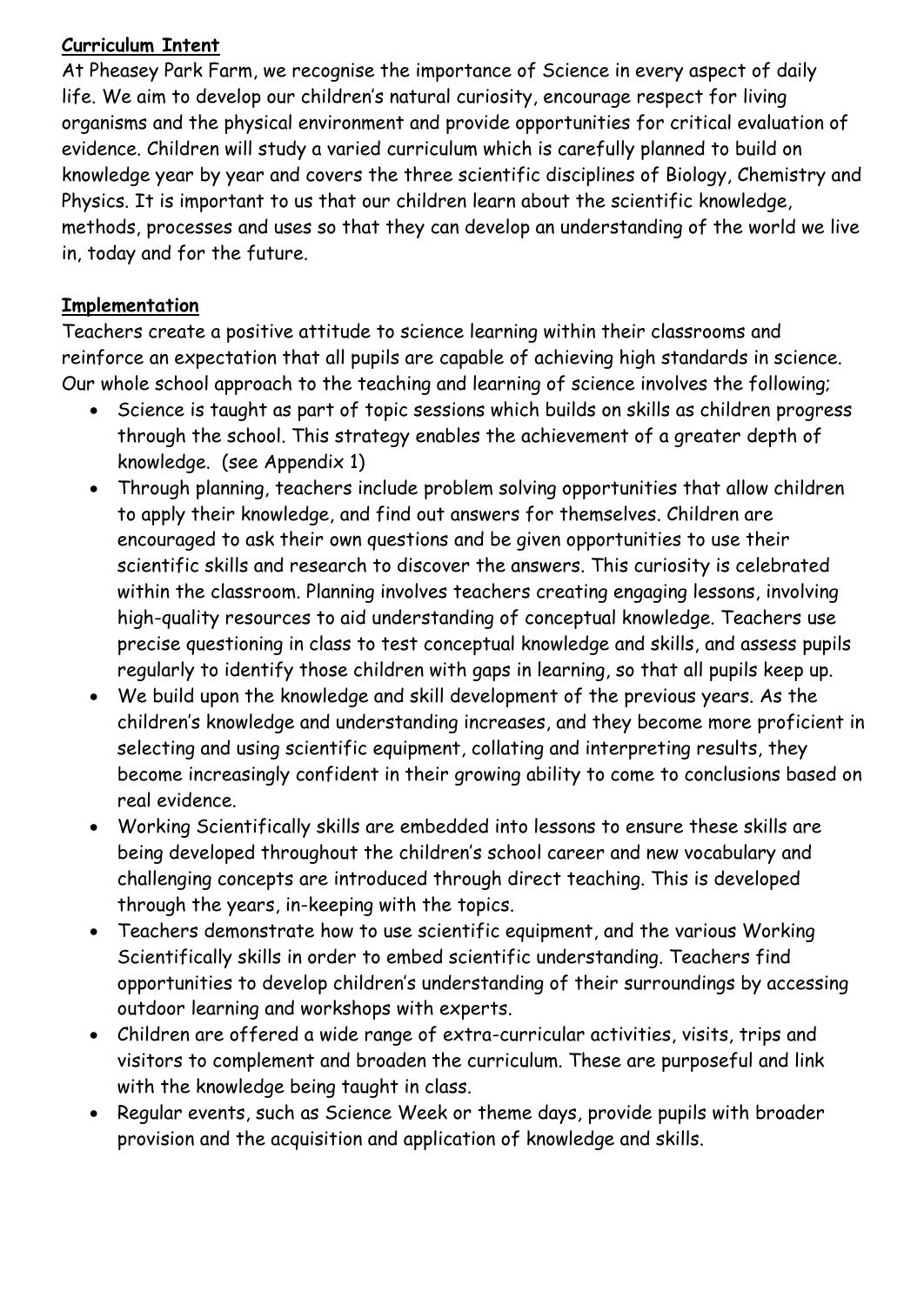### **Early Years Foundation Stage**

At Pheasey Park Farm Primary School, Science in EYFS is taught in the new Early Years Foundation Stage as a specific area of learning called Understanding of the World. This area of study involves guiding children to make sense of their physical world and their community through opportunities to explore, observe and find out about people, places, technology and the environment.

### **Key Stages 1 and 2**

At Pheasey Park Farm, the principal focus of science teaching in key stage 1 is to enable pupils to experience and observe phenomena, looking more closely at the natural and humanly-constructed world around them. They should be encouraged to be curious and ask questions about what they notice. They should be helped to develop their understanding of scientific ideas by using different types of scientific enquiry to answer their own questions, including observing changes over a period of time, noticing patterns, grouping and classifying things, carrying out simple comparative tests, and finding things out using secondary sources of information. They should begin to use simple scientific language to talk about what they have found out and communicate their ideas to a range of audiences in a variety of ways. Most of the learning about science should be done through the use of first-hand practical experiences, but there should also be some use of appropriate secondary sources, such as books, photographs and videos.

The principal focus of science teaching in lower key stage 2 is to enable pupils to broaden their scientific view of the world around them. They should do this through exploring, talking about, testing and developing ideas about everyday phenomena and the relationships between living things and familiar environments, and by beginning to develop their ideas about functions, relationships and interactions. They should ask their own questions about what they observe and make some decisions about which types of scientific enquiry are likely to be the best ways of answering them, including observing changes over time, noticing patterns, grouping and classifying things, carrying out simple comparative and fair tests and finding things out using secondary sources of information. They should draw simple conclusions and use some scientific language, first, to talk about and, later, to write about what they have found out.

The principal focus of science teaching in upper key stage 2 is to enable pupils to develop a deeper understanding of a wide range of scientific ideas. They should do this through exploring and talking about their ideas; asking their own questions about scientific phenomena; and analysing functions, relationships and interactions more systematically. At upper key stage 2, they should encounter more abstract ideas and begin to recognise how these ideas help them to understand and predict how the world operates. They should also begin to recognise that scientific ideas change and develop over time. They should select the most appropriate ways to answer science questions using different types of scientific enquiry, including observing changes over different periods of time, noticing patterns, grouping and classifying things, carrying out comparative and fair tests and finding things out using a wide range of secondary sources of information. Pupils should draw conclusions based on their data and observations, use evidence to justify their ideas, and use their scientific knowledge and understanding to explain their findings.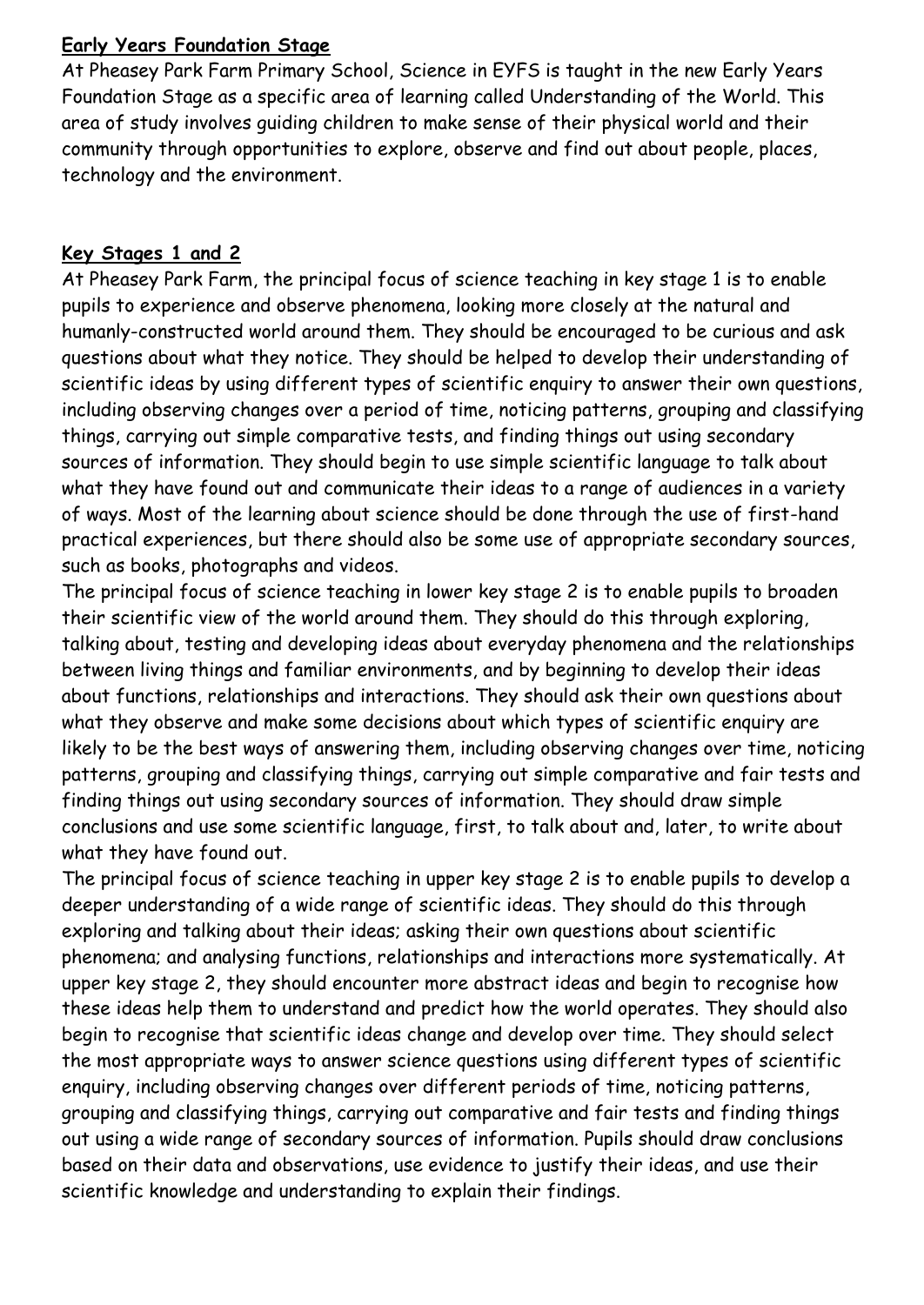# **Organisation and Planning**

At Pheasey Park Farm primary school, our curriculum planning is in three phases, (long term, medium term and short term). Our long term planning maps the Science concepts studied in each term, during each key stage. The subject leader devises this plan in conjunction with teaching colleges in each year group who then create medium term plans which give details of each unit of work for each term. The subject leader reviews these plans, ensuring that children have complete coverage of the National Curriculum. Each class teacher creates a short term plan for each lesson, these plans lists specific learning objectives and activities for each lesson. We plan the topics in Science so that they build on prior learning. Children of all abilities have the opportunity to develop their skills and knowledge in each unit and, through planned progression built into the unit of work, we offer them an increasing challenge as they move up the school.

### **Teaching and Learning**

Teaching and Learning in Science at Pheasey Park Farm, aims to ensure that:-

- All lessons have clear learning objectives which are shared and reviewed with the pupils effectively.
- A variety of strategies, including questioning, discussion, concept mapping and marking, are used to assess progress. The information is used to identify what is taught next.
- Activities inspire the pupils to experiment and investigate the world around them and to help them raise their own questions such as "Why…?", "How…?" and "What happens if…?".
- Activities develop the skills of enquiry, observation, locating sources of information, selecting appropriate equipment and using it safely, measuring and checking results, making comparisons and communicating results and findings.
- Lessons make effective links with other curriculum areas.
- Activities are challenging, motivating and extend pupils' learning.
- Pupils have frequent opportunities to develop their skills in, and take responsibility for, planning investigative work, selecting relevant resources, making decisions about sources of information, carrying out activities safely and deciding on the best form of communicating their findings.
- Ed Tech is used to support teaching and learning in science.

### **Assessment**

Assessment is an integral part of teaching and learning and based upon teachers' judgements of pupil attainment and progress. Teachers will assess children's work by making informal judgements during lessons against Age Related Expectations and the National Curriculum objectives.

On completion of a piece of work, the teacher assesses the work and uses this information to plan future learning. Written or verbal feedback is given to the child to help guide his or her progress, as well as incorporating success criteria into the lesson to assist pupils with understanding how to be successful within a particular session. Pupils are also encouraged to make judgements about how they can improve their own work, using success criteria where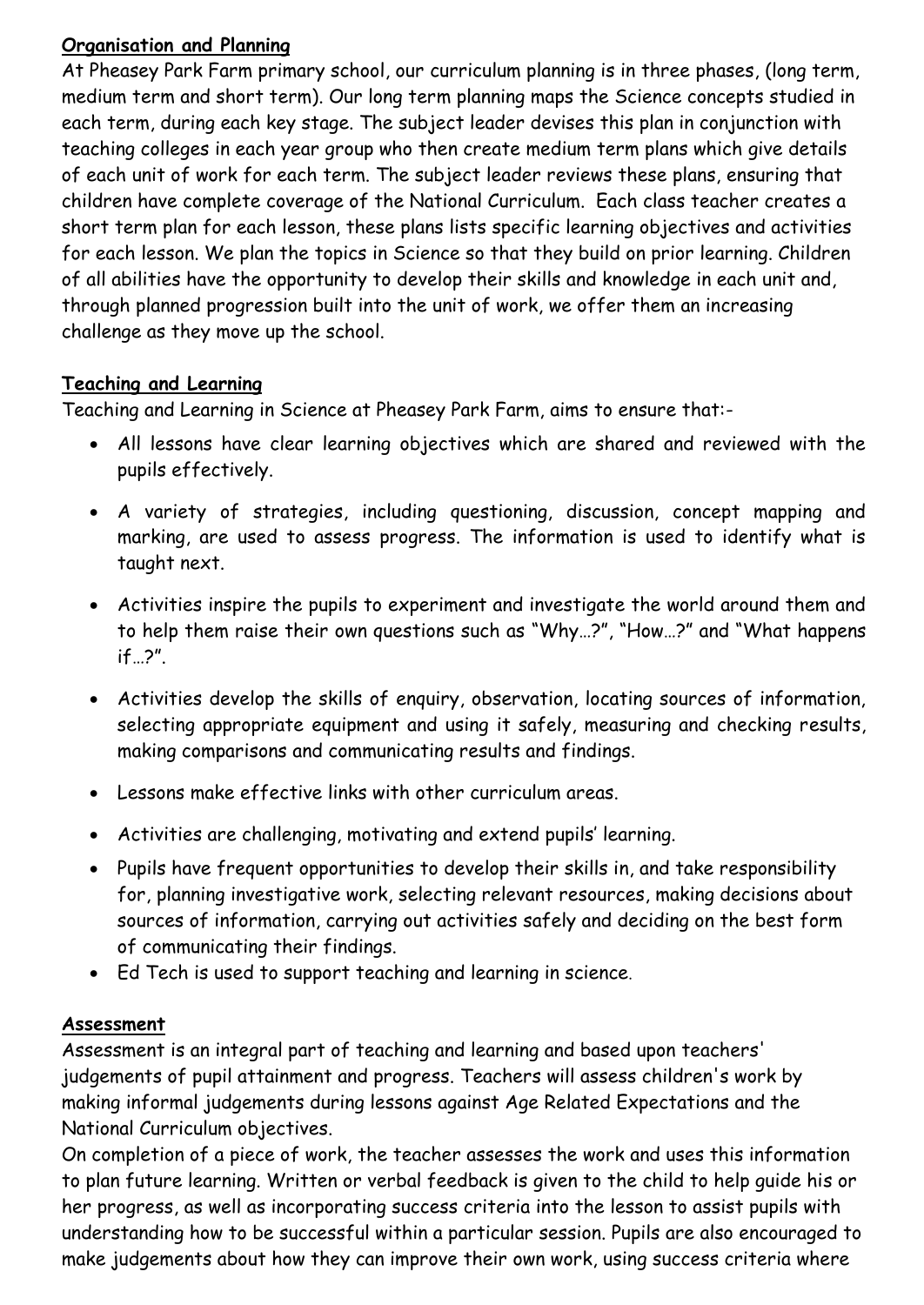appropriate. Assessment activities should be matched to the pupils' ability, such as differentiation by task or through appropriate support and resource provision.

# **Special Educational Needs**

At Pheasey Park Farm Primary school, all children are encouraged and supported to develop their full potential in Science. Some children may require extra support in the classroom and opportunities for consolidation and reinforcement. Activities are differentiated to meet the needs of all pupils.

# **Academically More able**

At Pheasey Park Farm Primary School, we challenge academically more able children, they will be given open-ended questions and tasks and be encouraged to follow line of thought independently.

# **Cross-Curricular Links**

Science is a subject that touches on many other areas taught in Pheasey Park Farm Primary School, including English, Mathematics and ICT.

These cross curricular links are important because …

- They help the curriculum to become a 'whole learning experience' with continuity rather than a series of separated lessons on different subjects.
- They can improve teaching by getting both teachers and pupils to work together for common goals.
- They add fun and novelty to lessons, encouraging wider thinking, participation and enthusiasm.
- They promote subjects with 'reality', setting topics into a relevant context for pupils and remove the isolated learning so often associated with single subject teaching.
- It gives opportunities to practise and apply skills using technology in order to locate and present information efficiently and appropriately.

# **Roles and Responsibilities**

At Pheasey Park Farm Primary School, there is a named co-ordinator responsible for coordinating the teaching of Science throughout the school.

Their role is to:

- Provide support, advice and resources to members of staff.
- Monitoring the teaching of Science and outcomes for all children, revising policies and supporting staff with planning of Science where necessary.
- Monitor the teaching of Science across the school highlighting the continuity and progression of the areas taught across the school.
- Attend relevant training and support staff through relevant INSET sessions.
- Monitor the use and needs of resources throughout the school.

# **Inclusion**

Effective inclusion involves teaching a lively, interesting, relevant, stimulating Science curriculum that:

Builds on and is enriched by the differing experiences pupils bring to Science.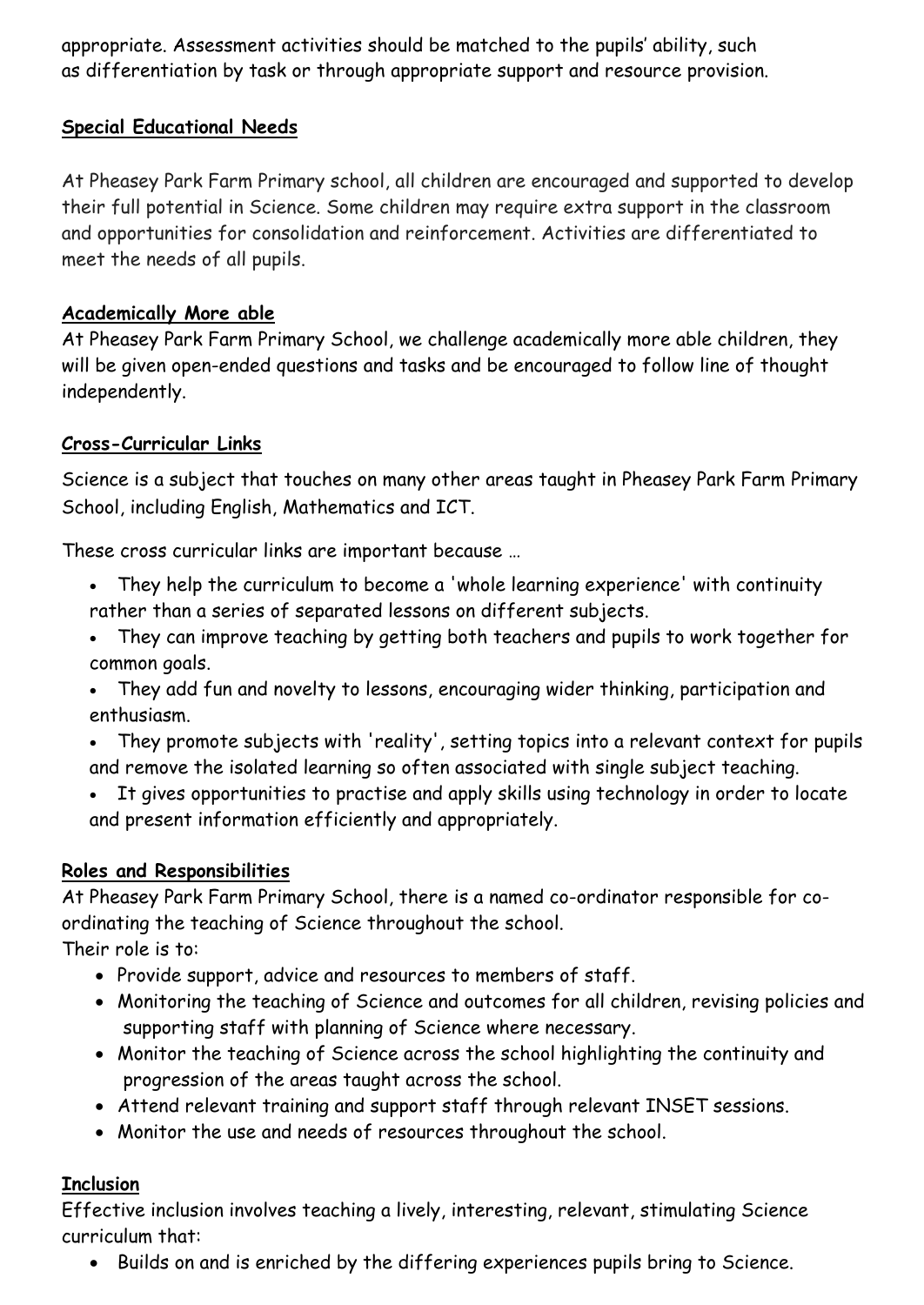Meets all pupils' learning needs; including boys and girls, pupils with SEN, pupils with disabilities, Pupil Premium children, higher attainers including academically more able children, pupils from all social and cultural backgrounds, children who are in care and those subject to safeguarding, pupils from different ethnic groups and those from diverse linguistic backgrounds.

To overcome any potential barriers to learning in science some pupils may require;

- Support to access texts.
- Help to communicate their ideas, other than writing.
- A non-visual way of accessing sources of information.

### **Health and Safety**

Safe practice as indicated in The Association of Science Education publication, "Be Safe!" must be promoted at all times. Teachers must also take into account the school's Health and Safety policy. Particular attention must be given to avoiding the use of anything that aggravates individual pupils' allergies. Safety issues have been identified in medium-term planning and risk assessments must be completed in weekly planning, when activities are identified that are unusual and beyond the scope of normal safety practice. Teachers actively encourage children to think "pro-actively" about behaving in a safe way at all times.

### **Equal Opportunities**

All children have equal access to the science curriculum and its associated practical activities. The SLT, Class Teachers and TAs at Pheasey Park Farm are responsible for ensuring that all children, irrespective of gender, learning ability, physical disability, ethnicity and social circumstances, have access to the whole curriculum and make the greatest possible progress. Where appropriate, work will be adapted to meet pupils' needs and, if appropriate, extra support given. More able pupils will be given suitably challenging activities. Gender and cultural differences will be reflected positively in the teaching materials used.

All children have equal access to the Science Curriculum, its teaching and learning, throughout any one year. This is being monitored by analysing pupil performance throughout the school to ensure that there is no disparity between groups.

# **Impact**

The approach at Pheasey Park Farm Primary School results in a fun, engaging, highquality science education, that provides children with the foundations and knowledge for understanding the world. Our engagement with the local environment ensures that children learn through varied and first hand experiences of the world around them. Frequent, continuous and progressive learning outside the classroom is embedded throughout the science curriculum. Through various workshops, trips and interactions with experts, children have the understanding that science has changed our lives and that it is vital to the world's future prosperity. Children learn the possibilities for careers in science, as a result of our famous people prompts in assemblies. From this exposure to a range of different scientists from various backgrounds, all children feel they are scientists and capable of achieving. Children at Pheasey Park Farm Primary School enjoy science and this results in motivated learners with sound scientific understanding.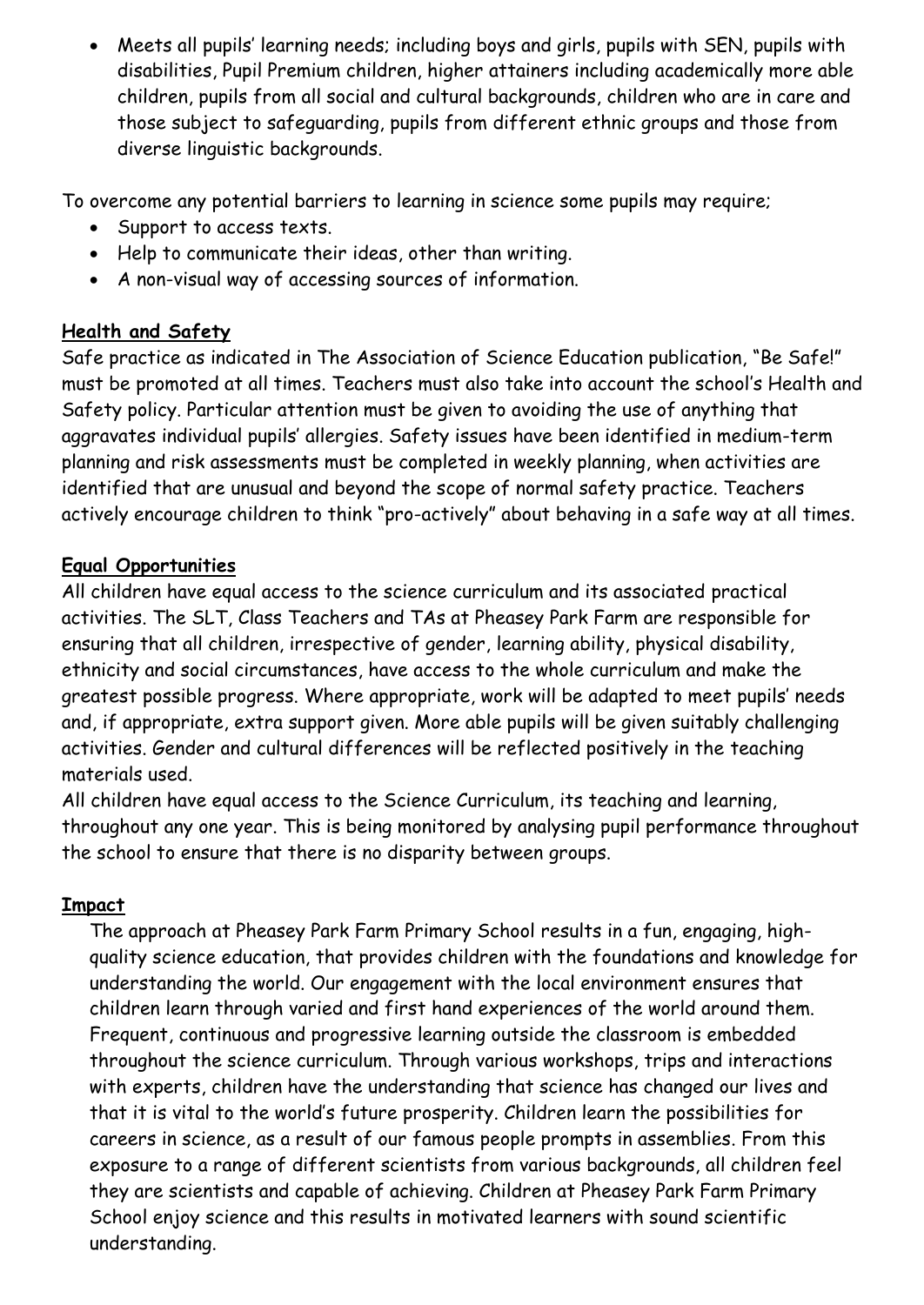### **Monitoring and Review**

All teaching staff are involved in the planning and teaching of Science. Monitoring will be carried out by the Head Teacher, Senior Leadership Team and the Subject Leader in the following ways:

- Informal discussion with staff and pupils.
- Collection/monitoring Science planning.
- Monitoring of work through book trawls.
- Classroom observations.

Policy for: Science Completed by: Mr P. Godwin Date: January 2020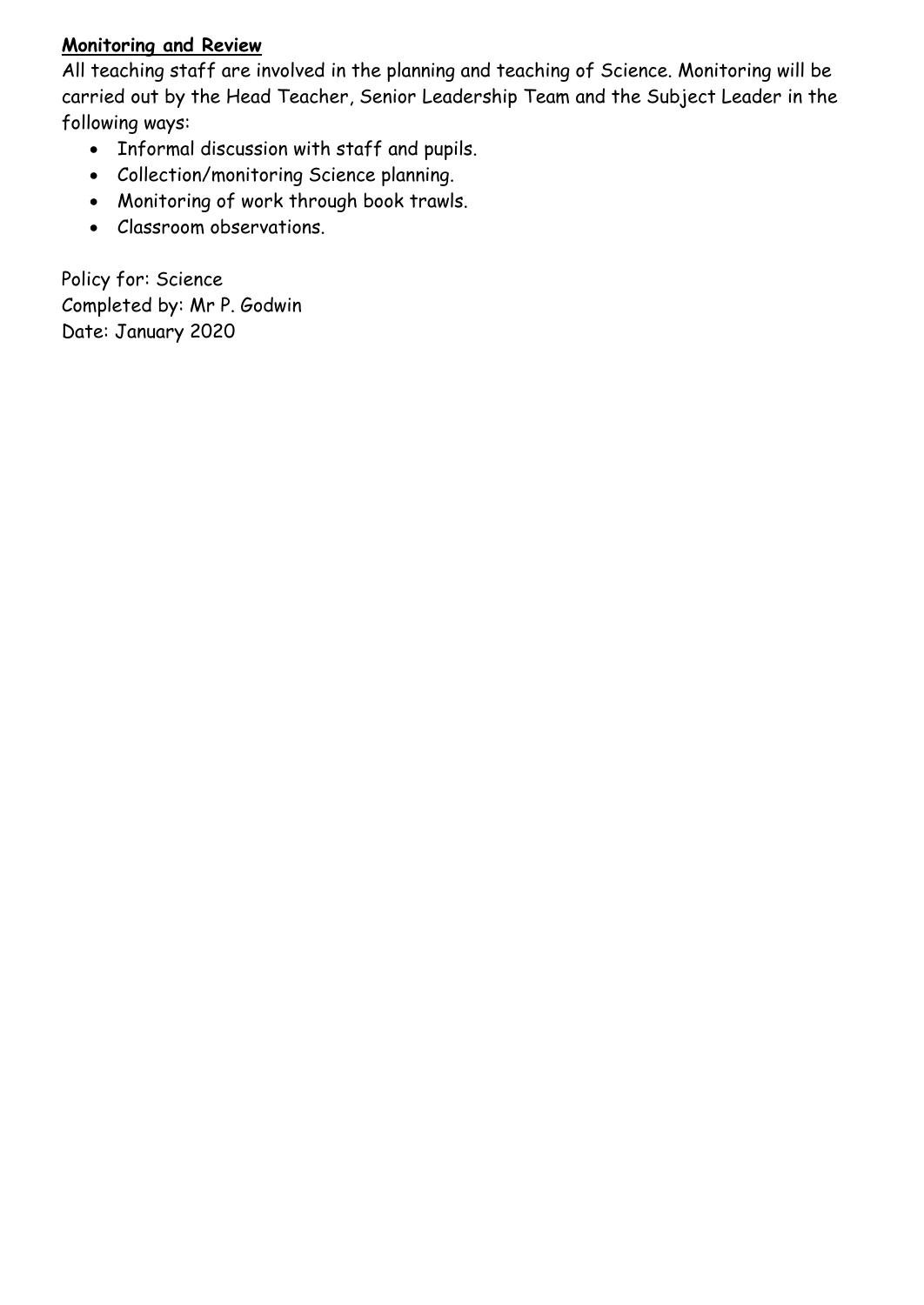# **Appendix 1**

|                                  |                                                                                        | Year 1                                                                                                                                                            | Year 2                                                                                                                                                                                                                                                       | Year 3                                                                                                                                                                                                                                                                                                          |
|----------------------------------|----------------------------------------------------------------------------------------|-------------------------------------------------------------------------------------------------------------------------------------------------------------------|--------------------------------------------------------------------------------------------------------------------------------------------------------------------------------------------------------------------------------------------------------------|-----------------------------------------------------------------------------------------------------------------------------------------------------------------------------------------------------------------------------------------------------------------------------------------------------------------|
| <b>Working</b><br>Scientifically | Planning,<br>Communication<br>and Sources                                              | Draw simple pictures.<br>Talk about what they see and do.<br>Use simple charts to communicate findings.<br>Identify key features.<br>Ask questions.               | Describe their observations using some scientific<br>vocabulary.<br>Use a range of simple texts to find information.<br>Suggest how to find things out.<br>Identify key features.<br>Ask questions.                                                          | Use pictures, writing, diagrams and tables as<br>directed by their teacher.<br>Use simple texts, directed by the teacher, to find<br>information.<br>Record their observations in written, pictorial and<br>diagrammatic forms.<br>Select the appropriate format to record their<br>observations.               |
|                                  | Enquiring,<br>Testing,<br><b>Obtaining and</b><br><b>Presenting</b><br><b>Evidence</b> | Test ideas suggested to them.<br>Say what they think will happen.<br>Use first hand experiences to answer questions.<br>Begin to compare some living things.      | Use simple equipment provided to aid observation.<br>Compare objects, living things or events.<br>Make observations relevant to their task.<br>Begin to recognise when a test or comparison is<br>unfair.<br>Use first hand experiences to answer questions. | Put forward own ideas about how to find the<br>answers to questions.<br>Recognise the need to collect data to answer<br>questions.<br>Carry out a fair test with support.<br>Recognise and explain why it is a fair test.<br>With help, pupils begin to realise that scientific<br>ideas are based on evidence. |
|                                  | <b>Observing and</b><br><b>Recording</b>                                               | - Make observations using appropriate senses.<br>Record observations.<br>Communicate observations orally, in drawing,<br>labelling, simple writing and using ICT. | Respond to questions asked by the teacher.<br>Ask questions.<br>Collect and record data (supported by the teacher).<br>Suggest how they could collect data to answer<br>questions.<br>Begin to select equipment from a limited range.                        | Make relevant observations.<br>Measure using given equipment.<br>Select equipment from a limited range.                                                                                                                                                                                                         |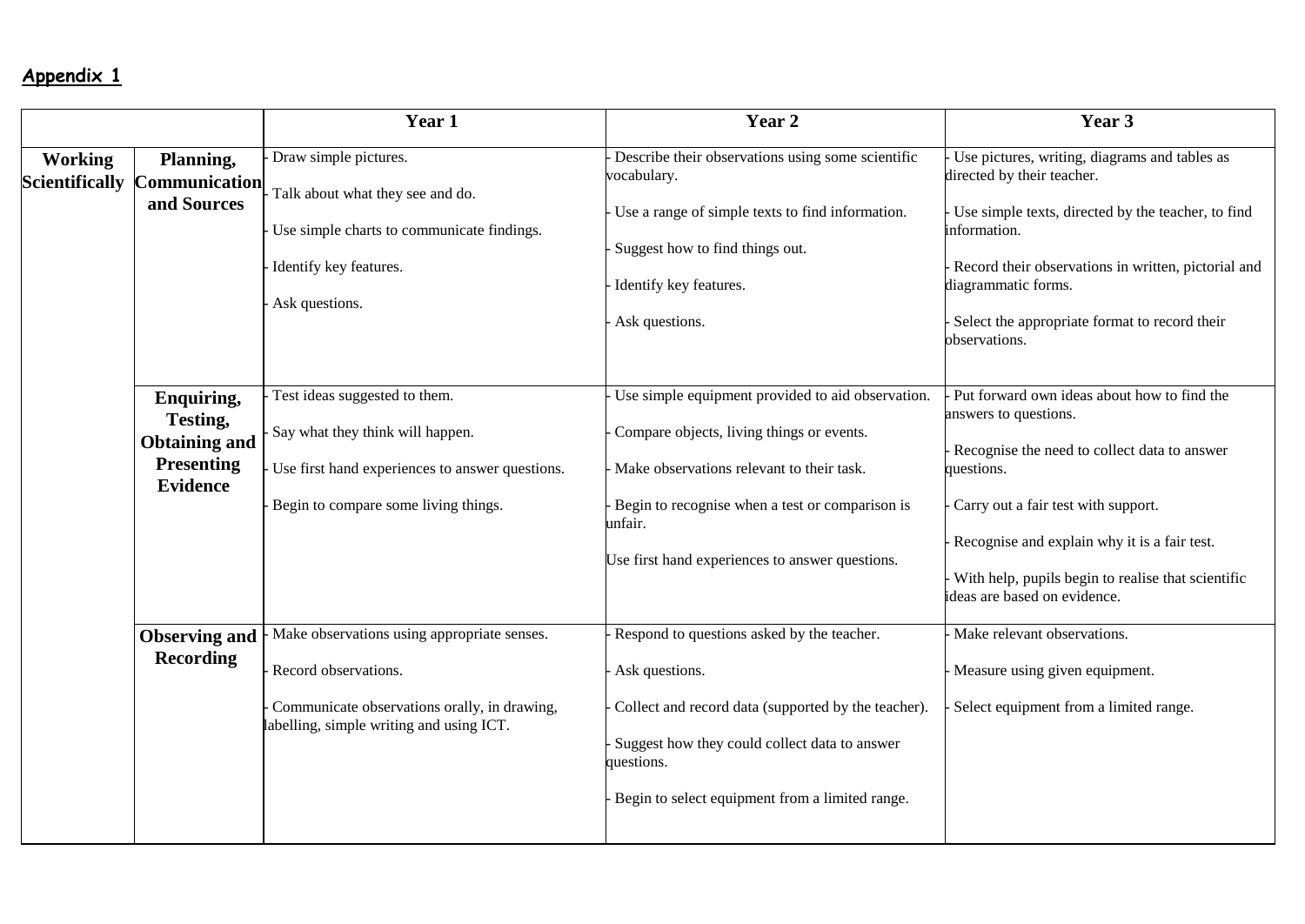|                       |                   | Year 1                                             | Year 2                                            | Year 3                                                 |
|-----------------------|-------------------|----------------------------------------------------|---------------------------------------------------|--------------------------------------------------------|
| <b>Working</b>        |                   | Considering Make simple comparisons and groupings. | - Say what has happened.                          | Begin to offer explanations for what they see and      |
| <b>Scientifically</b> | <b>Evidence</b>   |                                                    |                                                   | communicate in a scientific way what they have found   |
|                       | and               | Say what has happened.                             | Say what their observations show and whether it   | out.                                                   |
|                       | <b>Evaluating</b> |                                                    | was what they expected.                           |                                                        |
|                       |                   | Say whether what has happened was what they        | Begin to draw simple conclusions and explain what | - Begin to identify patterns in recorded measurements. |
|                       |                   | expected.                                          | they did.                                         | Suggest improvements in their work evaluate their      |
|                       |                   |                                                    |                                                   | findings.                                              |
|                       |                   |                                                    | Begin to suggest improvements in their work.      |                                                        |
|                       |                   |                                                    |                                                   |                                                        |
|                       |                   |                                                    |                                                   |                                                        |
|                       |                   |                                                    |                                                   |                                                        |
|                       |                   |                                                    |                                                   |                                                        |
|                       |                   |                                                    |                                                   |                                                        |
|                       |                   |                                                    |                                                   |                                                        |
|                       |                   |                                                    |                                                   |                                                        |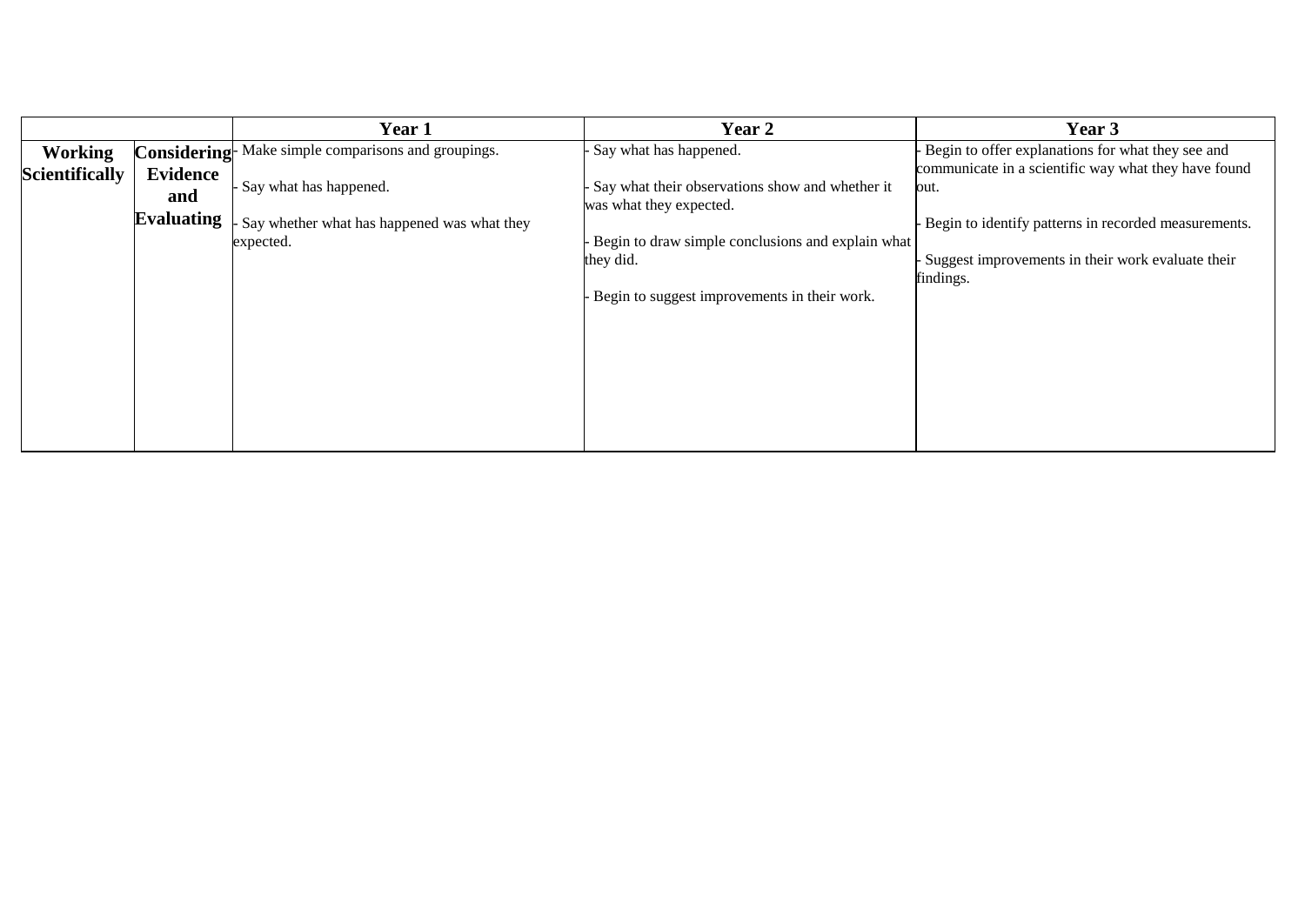|                                  |                                                                                        | Year 4                                                                                                                                                                                                                                                                                                                                                                                                                     | Year 5                                                                                                                                                                                                                                             | Year 6                                                                                                                                                                                                                                                                                              |
|----------------------------------|----------------------------------------------------------------------------------------|----------------------------------------------------------------------------------------------------------------------------------------------------------------------------------------------------------------------------------------------------------------------------------------------------------------------------------------------------------------------------------------------------------------------------|----------------------------------------------------------------------------------------------------------------------------------------------------------------------------------------------------------------------------------------------------|-----------------------------------------------------------------------------------------------------------------------------------------------------------------------------------------------------------------------------------------------------------------------------------------------------|
| <b>Working</b><br>Scientifically | Planning,<br><b>Communication</b><br>and Sources                                       | Draw simple pictures.<br>Talk about what they see and do.<br>Use simple charts to communicate findings.<br>Identify key features.<br>Ask questions.                                                                                                                                                                                                                                                                        | Describe their observations using some scientific<br>vocabulary.<br>Use a range of simple texts to find information.<br>Suggest how to find things out.<br>Identify key features.<br>Ask questions.                                                | Use pictures, writing, diagrams and tables as<br>directed by their teacher.<br>Use simple texts, directed by the teacher, to find<br>information.<br>Record their observations in written, pictorial and<br>diagrammatic forms.<br>- Select the appropriate format to record their<br>observations. |
|                                  | Enquiring,<br>Testing,<br><b>Obtaining and</b><br><b>Presenting</b><br><b>Evidence</b> | With help, pupils begin to realise that scientific ideas. Use previous knowledge and experience combined<br>are based on evidence.<br>Show in the way they perform their tasks how to<br>vary one factor while keeping others the same.<br>Decide on an appropriate approach in their own<br>investigations to answer questions.<br>Describe which factors they are varying and which<br>will remain the same and say why. | with experimental evidence to provide scientific<br>explanations.<br>Recognise the key factors to be considered in<br>carrying out a fair test.                                                                                                    | Describe evidence for a scientific idea.<br>Use scientific knowledge to identify an approach<br>for an investigation.<br>Explain how the interpretation leads to new ideas.                                                                                                                         |
|                                  | <b>Observing and</b><br><b>Recording</b>                                               | Carry out measurement accurately.<br>Make a series of observations, comparisons and<br>neasurements.<br>Select and use suitable equipment.<br>Make a series of observations and measurements<br>adequate for the task.                                                                                                                                                                                                     | Make a series of observations, comparisons and<br>measurements with increasing precision.<br>Select apparatus for a range of tasks.<br>Plan to use apparatus effectively.<br>Begin to make repeat observations and<br>measurements systematically. | Measure quantities with precision using fine -<br>scale divisions.<br>- Select and use information effectively.<br>- Make enough measurements or observations for<br>the required task.                                                                                                             |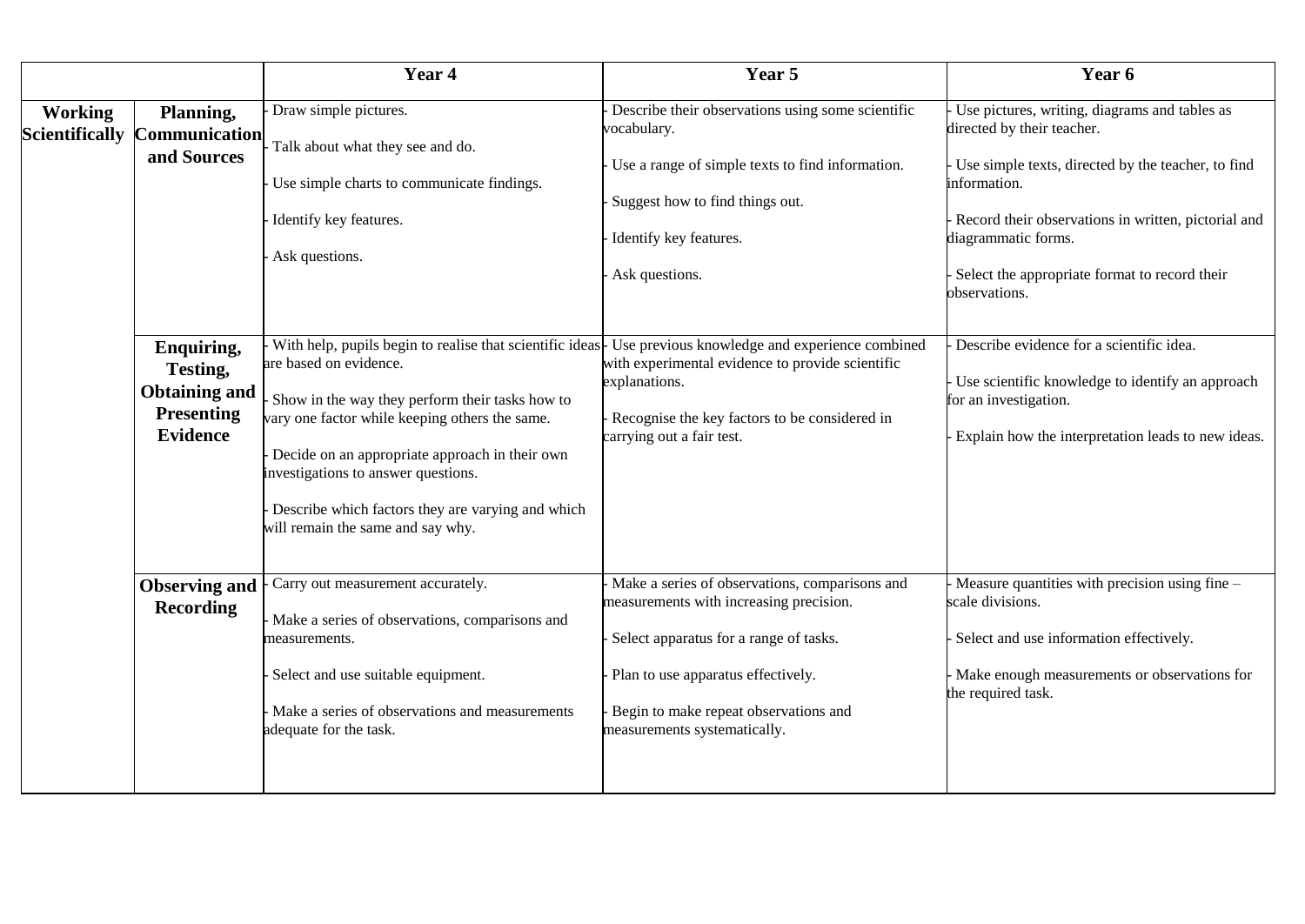|                          | Year 4                                                                                                   | Year 5                                                                           | Year 6                                                                                                                |
|--------------------------|----------------------------------------------------------------------------------------------------------|----------------------------------------------------------------------------------|-----------------------------------------------------------------------------------------------------------------------|
| <b>Evidence</b>          | Considering Predict outcomes using previous experience and<br>knowledge and compare with actual results. | and understanding.                                                               | Make predictions based on their scientific knowledge. Make reasoned suggestions on how to improve working<br>methods. |
| and<br><b>Evaluating</b> | Begin to relate their conclusions to scientific knowledge<br>and understanding.                          | Draw conclusions that are consistent with the<br>evidence.                       | Show how interpretation of evidence leads to new ideas.                                                               |
|                          | Suggest improvements in their work, giving reasons.                                                      | Relate evidence to scientific knowledge and<br>understanding.                    | Explain conclusions, showing understanding of scientific<br>ideas.                                                    |
|                          |                                                                                                          | Offer simple explanations for any differences in their<br>results.               |                                                                                                                       |
|                          |                                                                                                          | Make practical suggestions about how their working<br>methods could be improved. |                                                                                                                       |
|                          |                                                                                                          |                                                                                  |                                                                                                                       |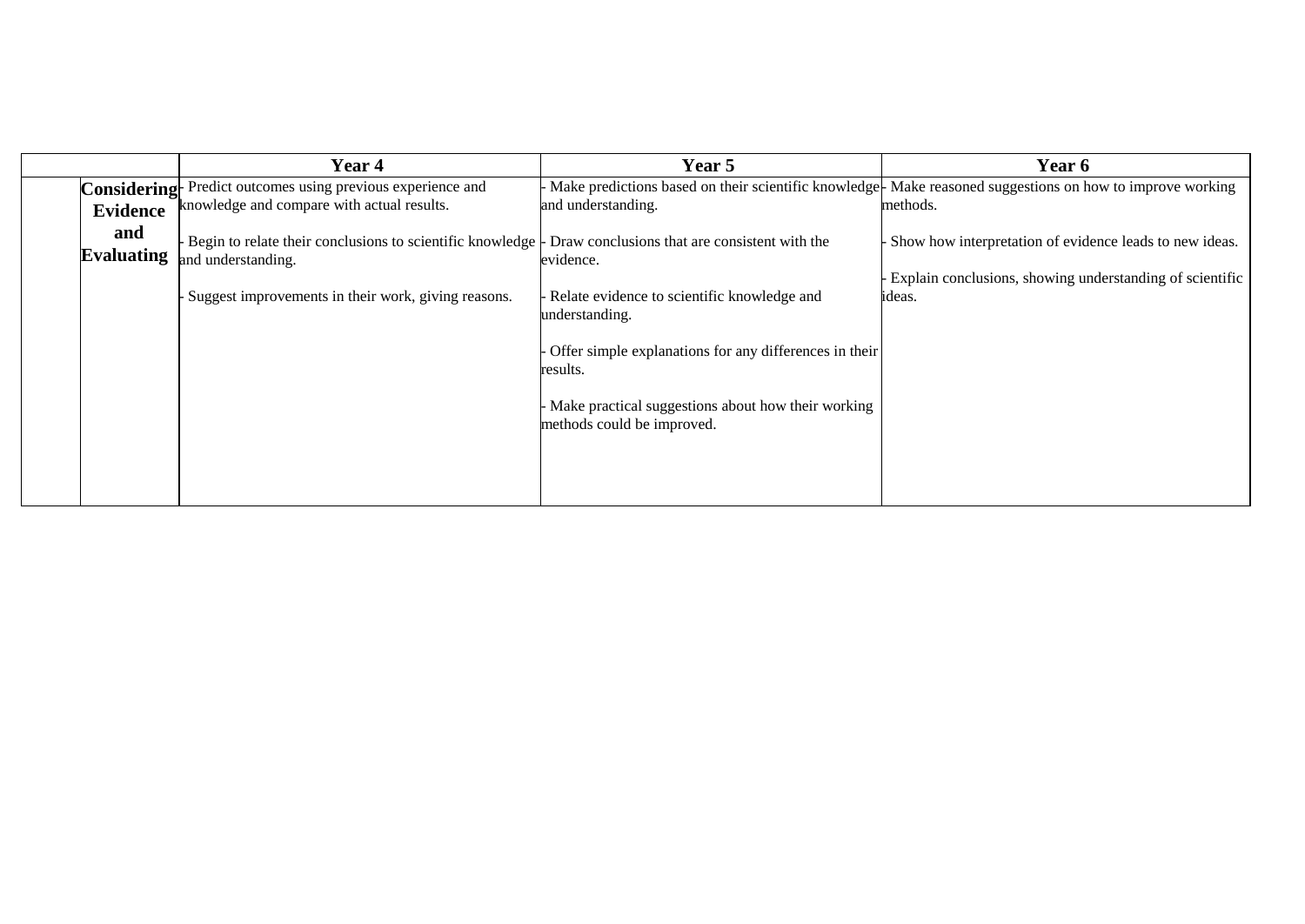|                           | Year 1                                                                                                                                                                                                                                                                                                                    | Year 2                                                                                                                                                                        | Year 3                                                                                                                                                                        |
|---------------------------|---------------------------------------------------------------------------------------------------------------------------------------------------------------------------------------------------------------------------------------------------------------------------------------------------------------------------|-------------------------------------------------------------------------------------------------------------------------------------------------------------------------------|-------------------------------------------------------------------------------------------------------------------------------------------------------------------------------|
| <b>Plants</b>             | Identify and name a variety of common wild and garden<br>plants, including deciduous and evergreen trees.                                                                                                                                                                                                                 | Observe and describe how seeds and bulbs grow into<br>mature plants.                                                                                                          | Identify and describe the functions of different parts of<br>flowering plants: roots, stem/trunk, leaves and flowers.                                                         |
|                           | Identify and describe the basic structure of a variety of<br>common flowering plants, including trees.                                                                                                                                                                                                                    | Find out and describe how plants need water, light and a<br>suitable temperature to grow and stay healthy.                                                                    | Explore the requirements of plants for life and growth (air,<br>light, water, nutrients from soil, and room to grow) and how<br>they vary from plant to plant.                |
|                           |                                                                                                                                                                                                                                                                                                                           |                                                                                                                                                                               | Investigate the way in which water is transported within<br>plants.                                                                                                           |
|                           |                                                                                                                                                                                                                                                                                                                           |                                                                                                                                                                               | Explore the part that flowers play in the life cycle of<br>flowering plants, including pollination, seed formation and<br>seed dispersal.                                     |
| Animals,<br><b>Humans</b> | Identify and name a variety of common animals including<br>including fish, amphibians, reptiles, birds and mammals.<br>Identify and name a variety of common animals that are                                                                                                                                             | Notice that animals, including humans, have offspring<br>which grow into adults.<br>Find out about and describe the basic needs of animals,                                   | Identify that animals, including humans, need the right<br>types and amount of nutrition, and that they cannot make<br>their own food; they get nutrition from what they eat. |
|                           | carnivores, herbivores and omnivores.<br>Describe and compare the structure of a variety of<br>common animals (fish, amphibians, reptiles, birds and<br>mammals, including pets).<br>Identify, name, draw and label the basic parts of the<br>human body and say which part of the body is associated<br>with each sense. | including humans, for survival (water, food and air).<br>Describe the importance for humans of exercise, eating<br>the right amounts of different types of food, and hygiene. | Identify that humans and some other animals have<br>skeletons and muscles for support, protection and<br>movement.                                                            |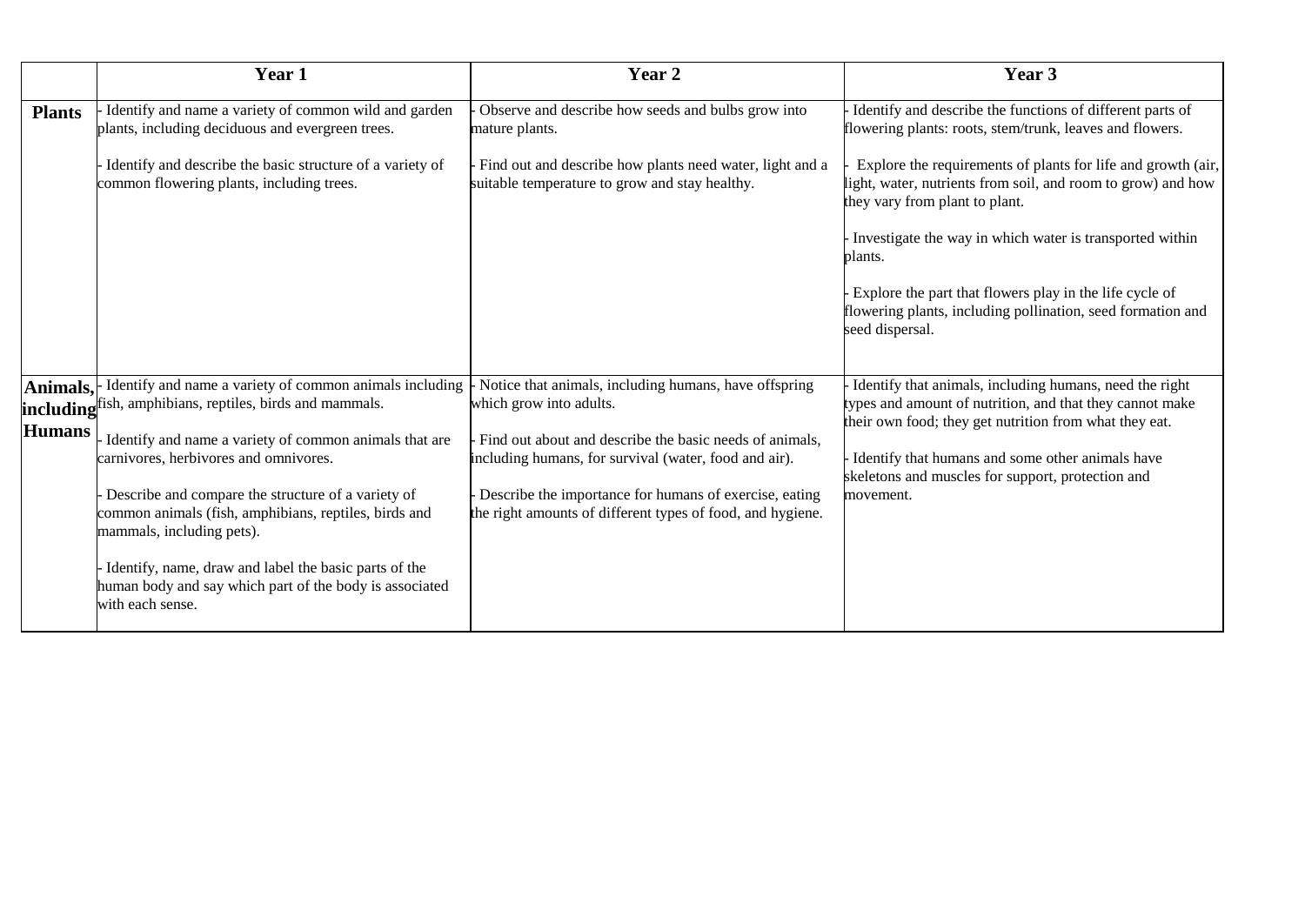|                                                         | Year 1                                       | Year 2                                                                                                                                                                                                                                                                                                                                                                                                                                                                                                                                                                                                                         | Year 3                                                                                                                                                                                                                                                                                                                                                                                                                              |
|---------------------------------------------------------|----------------------------------------------|--------------------------------------------------------------------------------------------------------------------------------------------------------------------------------------------------------------------------------------------------------------------------------------------------------------------------------------------------------------------------------------------------------------------------------------------------------------------------------------------------------------------------------------------------------------------------------------------------------------------------------|-------------------------------------------------------------------------------------------------------------------------------------------------------------------------------------------------------------------------------------------------------------------------------------------------------------------------------------------------------------------------------------------------------------------------------------|
| Living<br><b>Things</b><br>and their<br><b>Habitats</b> | Topic not a requirement for this year group. | Explore and compare the difference between things that<br>are living, dead, and things that have never been alive.<br>Identify that most living things live in habitats to which<br>they are suited and describe how different habitats provide<br>the basic needs of different kinds of animals and plants, and<br>how they depend on each other.<br>Identify and name a variety of plants and animals in their<br>nabitats, including micro-habitats.<br>Describe how animals obtain their food from plants and<br>other animals, using the idea of a simple food chain, and<br>identify and name different sources of food. | Topic not a requirement for this year group.                                                                                                                                                                                                                                                                                                                                                                                        |
| Light                                                   | Topic not a requirement for this year group. | Topic not a requirement for this year group.                                                                                                                                                                                                                                                                                                                                                                                                                                                                                                                                                                                   | Recognise that they need light in order to see things and<br>that the dark is the absence of light.<br>Notice that light is reflected from surfaces.<br>Recognise that light from the sun can be dangerous and<br>that there are ways to protect their eyes.<br>Recognise that shadows are formed when the light from a<br>light source is blocked by a solid object.<br>Find patterns in the way that the size of shadows changes. |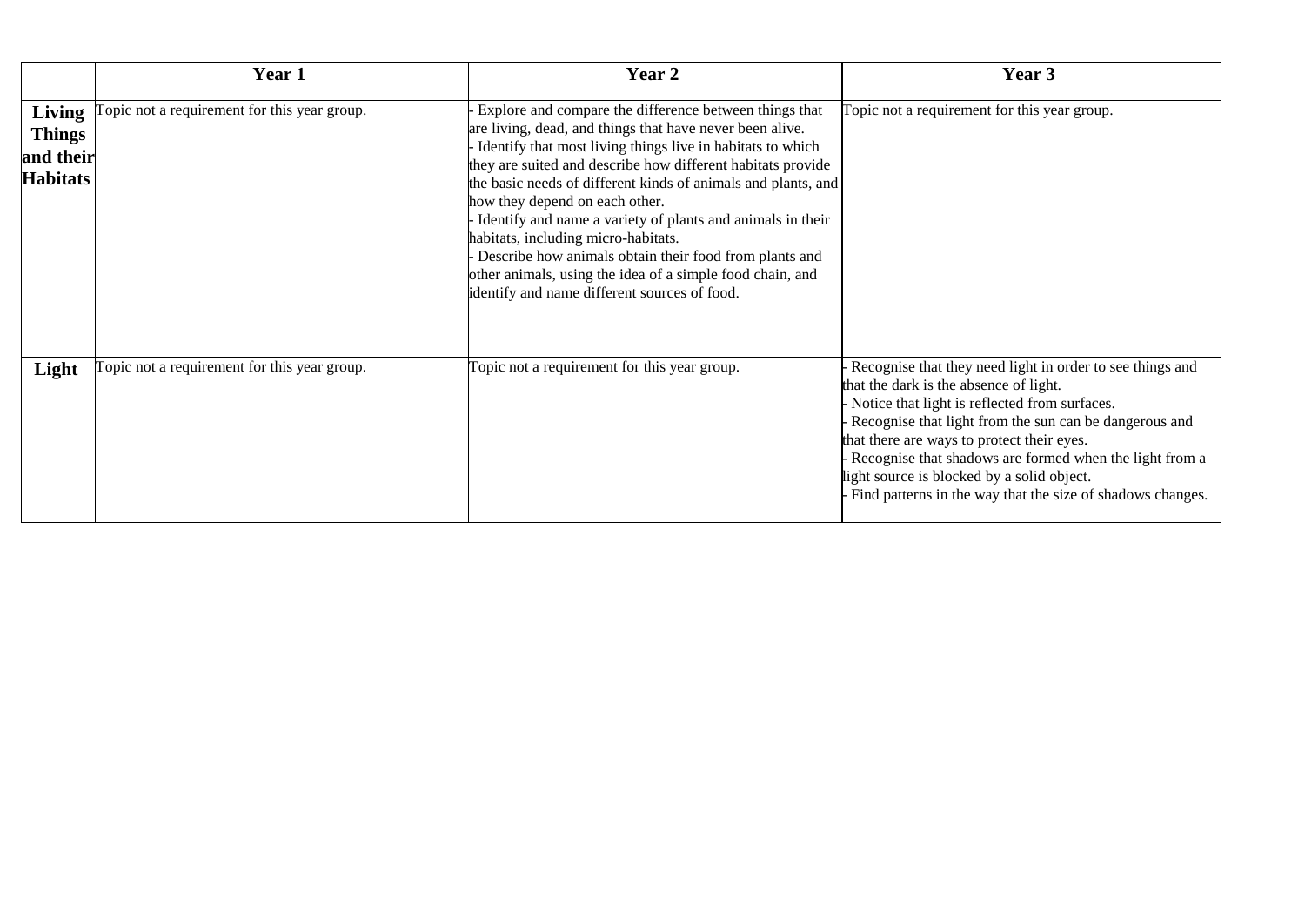|                                        | Year 1                                                                                                                                                                                                                                                                                                                                                                                                                                | Year 2                                                                                                                                                                                                                                                                                                                                              | Year 3                                                                                                                                                                                                                                                                                                                                                                                                                                                                                                                                                                         |
|----------------------------------------|---------------------------------------------------------------------------------------------------------------------------------------------------------------------------------------------------------------------------------------------------------------------------------------------------------------------------------------------------------------------------------------------------------------------------------------|-----------------------------------------------------------------------------------------------------------------------------------------------------------------------------------------------------------------------------------------------------------------------------------------------------------------------------------------------------|--------------------------------------------------------------------------------------------------------------------------------------------------------------------------------------------------------------------------------------------------------------------------------------------------------------------------------------------------------------------------------------------------------------------------------------------------------------------------------------------------------------------------------------------------------------------------------|
| <b>Forces</b><br>and<br><b>Magnets</b> | Topic not a requirement for this year group.                                                                                                                                                                                                                                                                                                                                                                                          | Topic not a requirement for this year group.                                                                                                                                                                                                                                                                                                        | Compare how things move on different surfaces.<br>Notice that some forces need contact between two objects,<br>but magnetic forces can act at a distance.<br>Observe how magnets attract or repel each other and attract<br>some materials and not others.<br>Compare and group together a variety of everyday<br>materials on the basis on whether they are attracted to<br>a magnet, and identify some magnetic materials.<br>Describe magnets as having two poles.<br>Predict whether two magnets will attract or repel each<br>other, depending on which poles are facing. |
| <b>Seasonal</b><br><b>Change</b>       | Observe changes across the four seasons.<br>Observe and describe weather associated with the seasons<br>and how day length varies.                                                                                                                                                                                                                                                                                                    | Topic not a requirement for this year group.                                                                                                                                                                                                                                                                                                        | Topic not a requirement for this year group.                                                                                                                                                                                                                                                                                                                                                                                                                                                                                                                                   |
|                                        | <b>Materials Everyday Materials</b><br>Distinguish between an object and the material from<br>which it is made.<br>Identify and name a variety of everyday materials,<br>including wood, plastic, glass, metal, water, and rock.<br>Describe the simple physical properties of a variety of<br>everyday materials.<br>Compare and group together a variety of everyday<br>materials on the basis of their simple physical properties. | Uses of Everyday Materials<br>Identify and compare the suitability of a variety of<br>everyday materials, including wood, metal, plastic, glass,<br>brick, rock, paper and cardboard for particular uses.<br>Find out how the shapes of solid objects made from some<br>materials can be changed by squashing, bending, twisting<br>and stretching. | <b>Rocks</b><br>Compare and group together different kinds of rocks on the<br>pasis of their appearance and simple physical properties.<br>Describe in simple terms how fossils are formed when<br>hings that have lived are trapped within rock.<br>Recognise that soils are made from rocks and organic<br>matter.                                                                                                                                                                                                                                                           |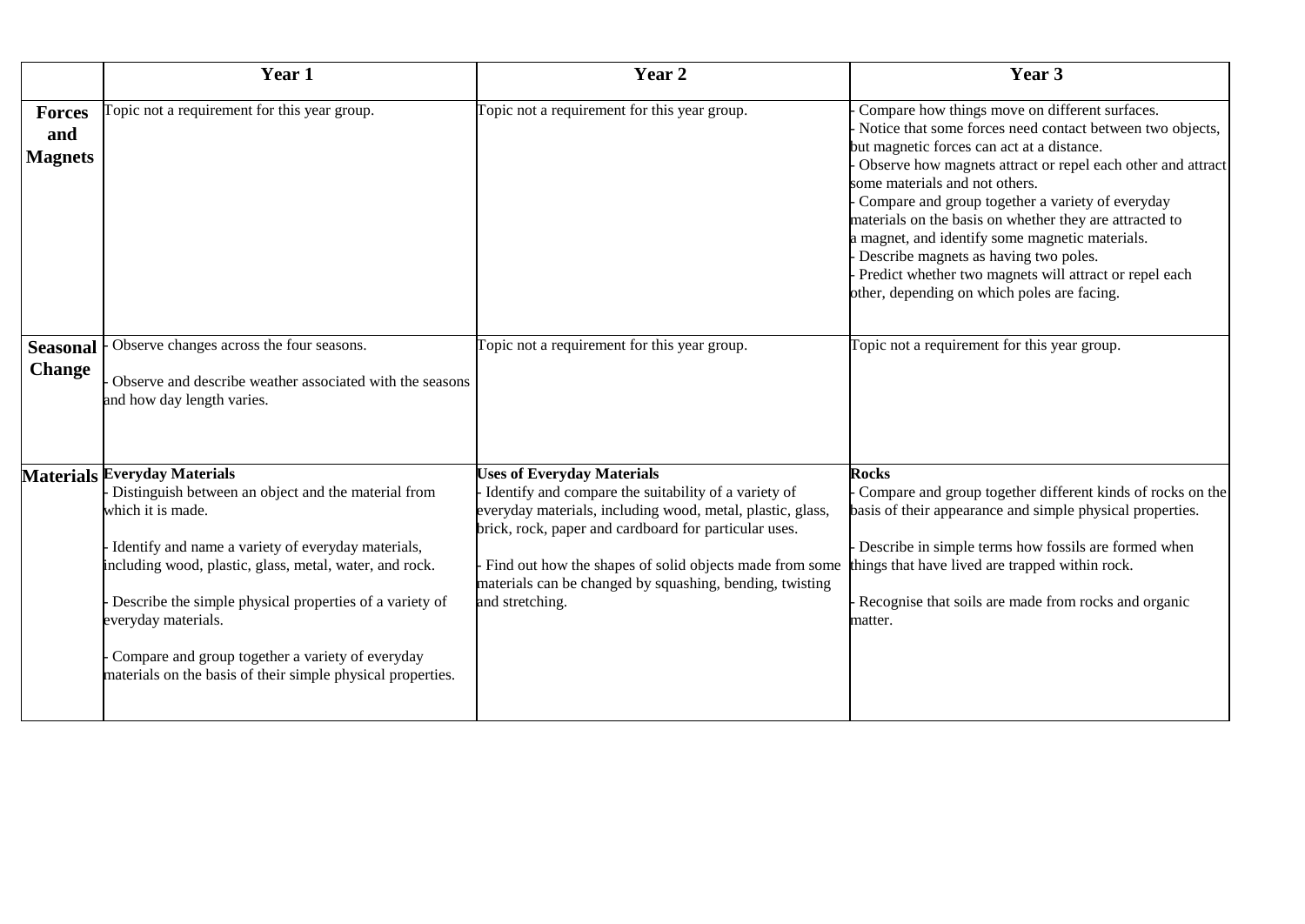|                                                         | Year 4                                                                                                                                                                                                                                                                                                                             | Year 5                                             | Year 6                                                                                                                                                                                                                                                                                                                                                                                                                                          |
|---------------------------------------------------------|------------------------------------------------------------------------------------------------------------------------------------------------------------------------------------------------------------------------------------------------------------------------------------------------------------------------------------|----------------------------------------------------|-------------------------------------------------------------------------------------------------------------------------------------------------------------------------------------------------------------------------------------------------------------------------------------------------------------------------------------------------------------------------------------------------------------------------------------------------|
| <b>Plants</b>                                           | Topic not a requirement for this year group.                                                                                                                                                                                                                                                                                       | Topic not a requirement for this year group.       | Topic not a requirement for this year group.                                                                                                                                                                                                                                                                                                                                                                                                    |
| Animals,⊦<br><b>Humans</b>                              | Describe the simple functions of the basic parts of the<br><b>including</b> digestive system in humans.<br>Identify the different types of teeth in humans and their<br>simple functions.<br>Construct and interpret a variety of food chains,<br>identifying producers, predators and prey.                                       | Describe the changes as humans develop to old age. | Identify and name the main parts of the human circulatory<br>system, and describe the functions of the heart, blood vessels<br>and blood.<br>- Recognise the impact of diet, exercise, drugs and lifestyle<br>on the way their bodies function.<br>Describe the ways in which nutrients and water are<br>transported within animals, including humans.                                                                                          |
| Living<br><b>Things</b><br>and their<br><b>Habitats</b> | ways.<br>Explore and use classification keys to help group, identify $\downarrow$ Describe the life process of reproduction in some plants<br>and name a variety of living things in their local and wider<br>environment.<br>Recognise that environments can change and that this can<br>sometimes pose dangers to living things. | amphibian, an insect and a bird.<br>and animals.   | Recognise that living things can be grouped in a variety of $\vdash$ Describe the differences in the life cycles of a mammal, an $\vdash$ Describe how living things are classified into broad groups<br>according to common observable characteristics and based<br>on similarities and differences, including micro-organisms,<br>plants and animals.<br>Give reasons for classifying plants and animals based on<br>specific characteristics |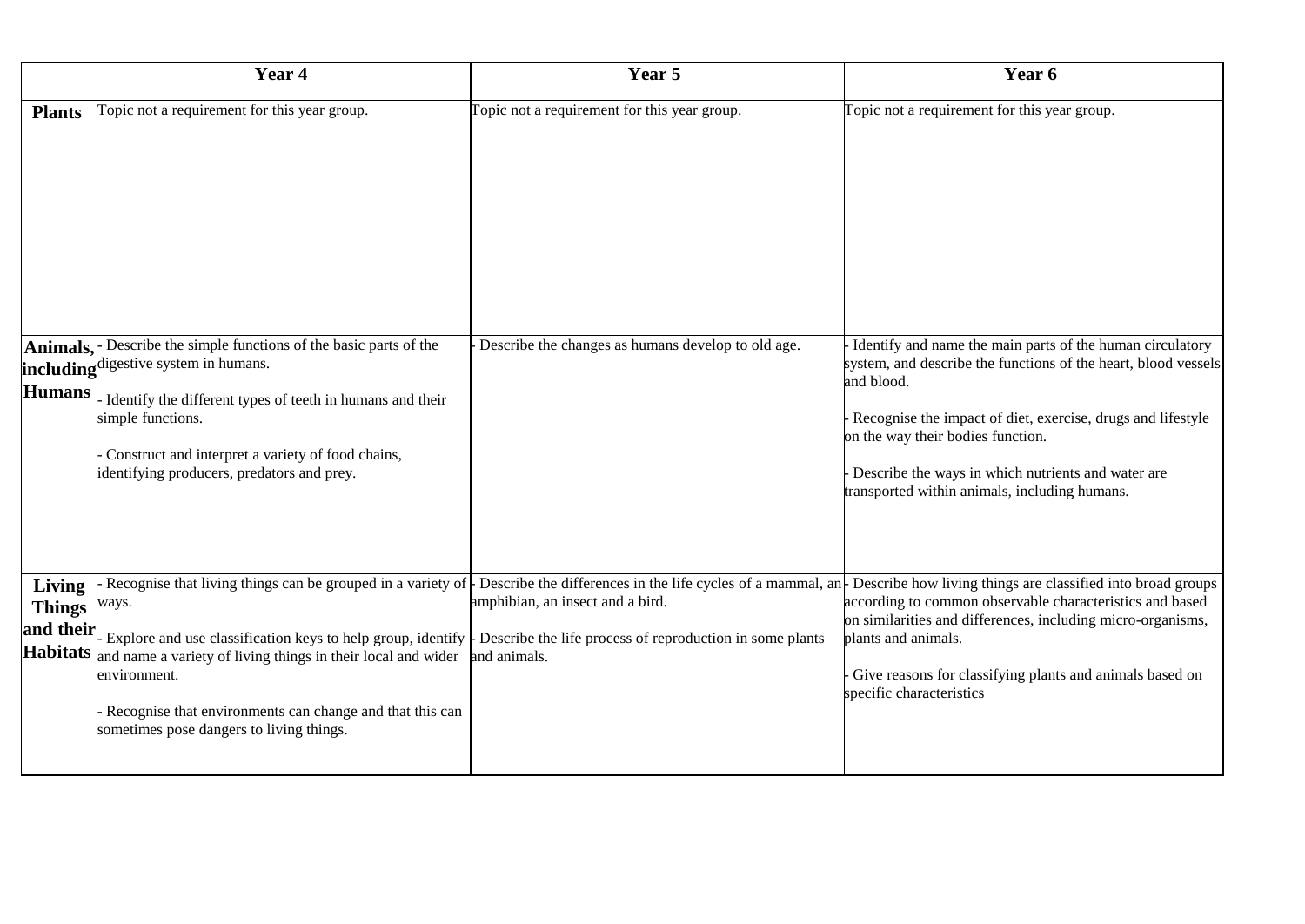|                                       | Year 4                                                           | Year 5                                                                                                                                                                                                                                                                                                                                                                                                            | Year 6                                                                                                                                                                                                                                                                                                                                                                                                                                                                                          |
|---------------------------------------|------------------------------------------------------------------|-------------------------------------------------------------------------------------------------------------------------------------------------------------------------------------------------------------------------------------------------------------------------------------------------------------------------------------------------------------------------------------------------------------------|-------------------------------------------------------------------------------------------------------------------------------------------------------------------------------------------------------------------------------------------------------------------------------------------------------------------------------------------------------------------------------------------------------------------------------------------------------------------------------------------------|
| Light                                 | Topic not a requirement for this year group.                     | Topic not a requirement for this year group.                                                                                                                                                                                                                                                                                                                                                                      | Recognise that light appears to travel in straight lines.<br>Use the idea that light travels in straight lines to explain<br>that objects are seen because they give out or reflect light<br>into the eye.<br>Explain that we see things because light travels from light<br>sources to our eyes or from light sources to objects and then<br>to our eyes.<br>Use the idea that light travels in straight lines to explain<br>why shadows have the same shape as the objects that cast<br>them. |
| <b>Force</b><br>and<br><b>Magnets</b> | Topic not a requirement for this year group.                     | <b>Forces only</b><br>Explain that unsupported objects fall towards the Earth<br>because of the force of gravity acting between the Earth and<br>the falling object.<br>Identify the effects of air resistance, water resistance and<br>friction, that act between moving surfaces.<br>Recognise that some mechanisms, including levers,<br>pulleys and gears, allow a smaller force to have a greater<br>effect. | Topic not a requirement for this year group.                                                                                                                                                                                                                                                                                                                                                                                                                                                    |
| <b>Change</b>                         | Seasonal <sup>Topic</sup> not a requirement for this year group. | Topic not a requirement for this year group.                                                                                                                                                                                                                                                                                                                                                                      | Topic not a requirement for this year group.                                                                                                                                                                                                                                                                                                                                                                                                                                                    |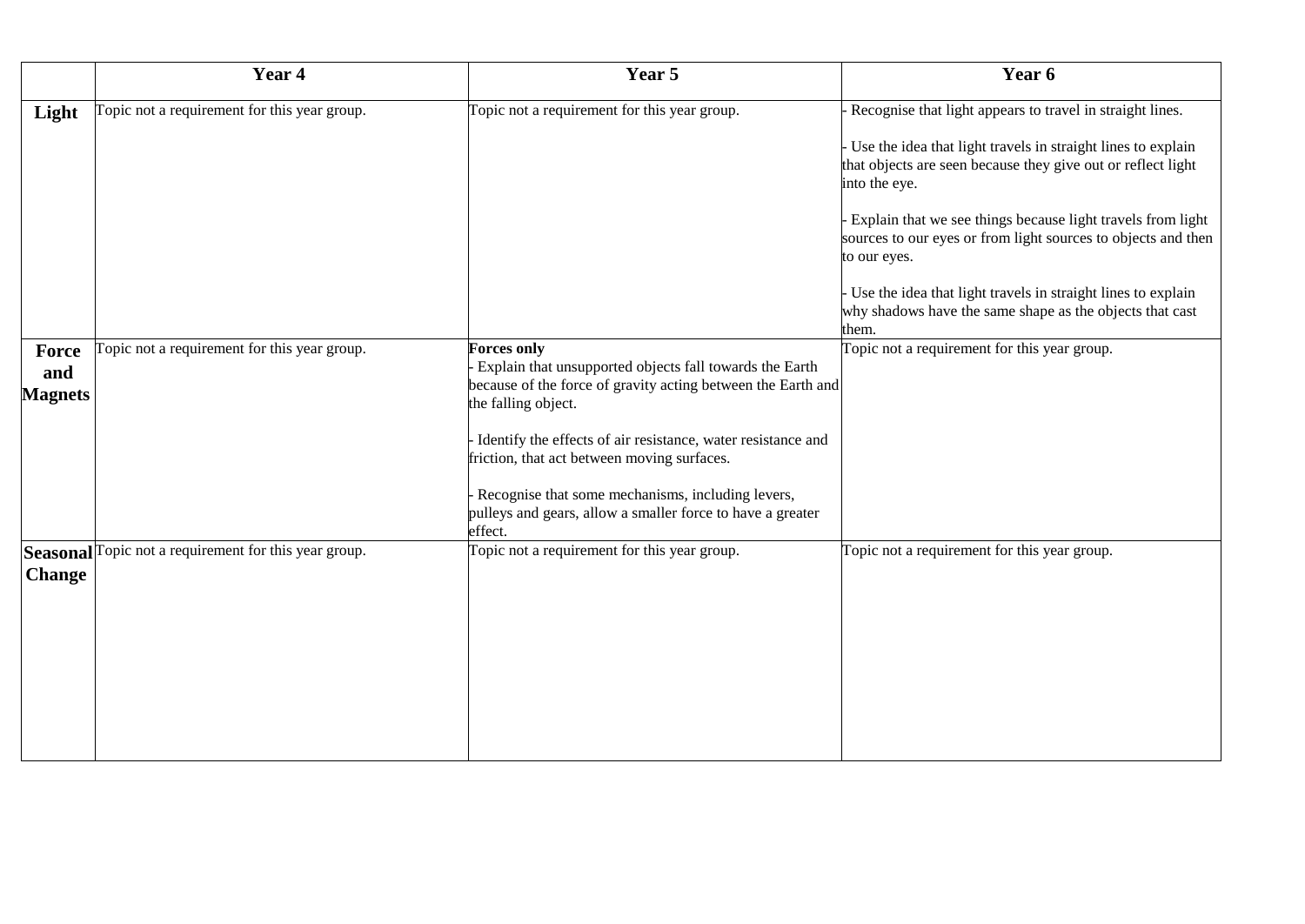|                                  | Year 4                                                                                                                                                                          | Year 5                                                                                                                                                                                                                        | Year 6                                       |
|----------------------------------|---------------------------------------------------------------------------------------------------------------------------------------------------------------------------------|-------------------------------------------------------------------------------------------------------------------------------------------------------------------------------------------------------------------------------|----------------------------------------------|
| <b>Materials</b>                 | Topic not a requirement for this year group.                                                                                                                                    | <b>Properties and Changes of Materials</b>                                                                                                                                                                                    | Topic not a requirement for this year group. |
|                                  |                                                                                                                                                                                 | Compare and group together everyday materials on the<br>pasis of their properties, including their hardness, solubility,<br>transparency, conductivity (electrical and thermal), and<br>response to magnets.                  |                                              |
|                                  |                                                                                                                                                                                 | Know that some materials will dissolve in liquid to form<br>solution, and describe how to recover a substance from a<br>solution.                                                                                             |                                              |
|                                  |                                                                                                                                                                                 | Use knowledge of solids, liquids and gases to decide how<br>mixtures might be separated, including through filtering,<br>sieving and evaporating.                                                                             |                                              |
|                                  |                                                                                                                                                                                 | Give reasons, based on evidence from comparative and<br>fair tests, for the particular uses of everyday materials,<br>including metals, wood and plastic.                                                                     |                                              |
|                                  |                                                                                                                                                                                 | Demonstrate that dissolving, mixing and changes of state<br>are reversible changes.                                                                                                                                           |                                              |
|                                  |                                                                                                                                                                                 | Explain that some changes result in the formation of new<br>materials, and that this kind of change is not usually<br>reversible, including changes associated with burning and<br>the action of acid on bicarbonate of soda. |                                              |
| <b>State of</b><br><b>Matter</b> | Compare and group materials together, according to<br>whether they are solids, liquids or gases.                                                                                | Topic not a requirement for this year group.                                                                                                                                                                                  | Topic not a requirement for this year group. |
|                                  | Observe that some materials change state when they are<br>heated or cooled, and measure or research the temperature<br>at which this happens in degrees Celsius $(^{\circ}C)$ . |                                                                                                                                                                                                                               |                                              |
|                                  | Identify the part played by evaporation and condensation<br>in the water cycle and associate the rate of evaporation with<br>temperature.                                       |                                                                                                                                                                                                                               |                                              |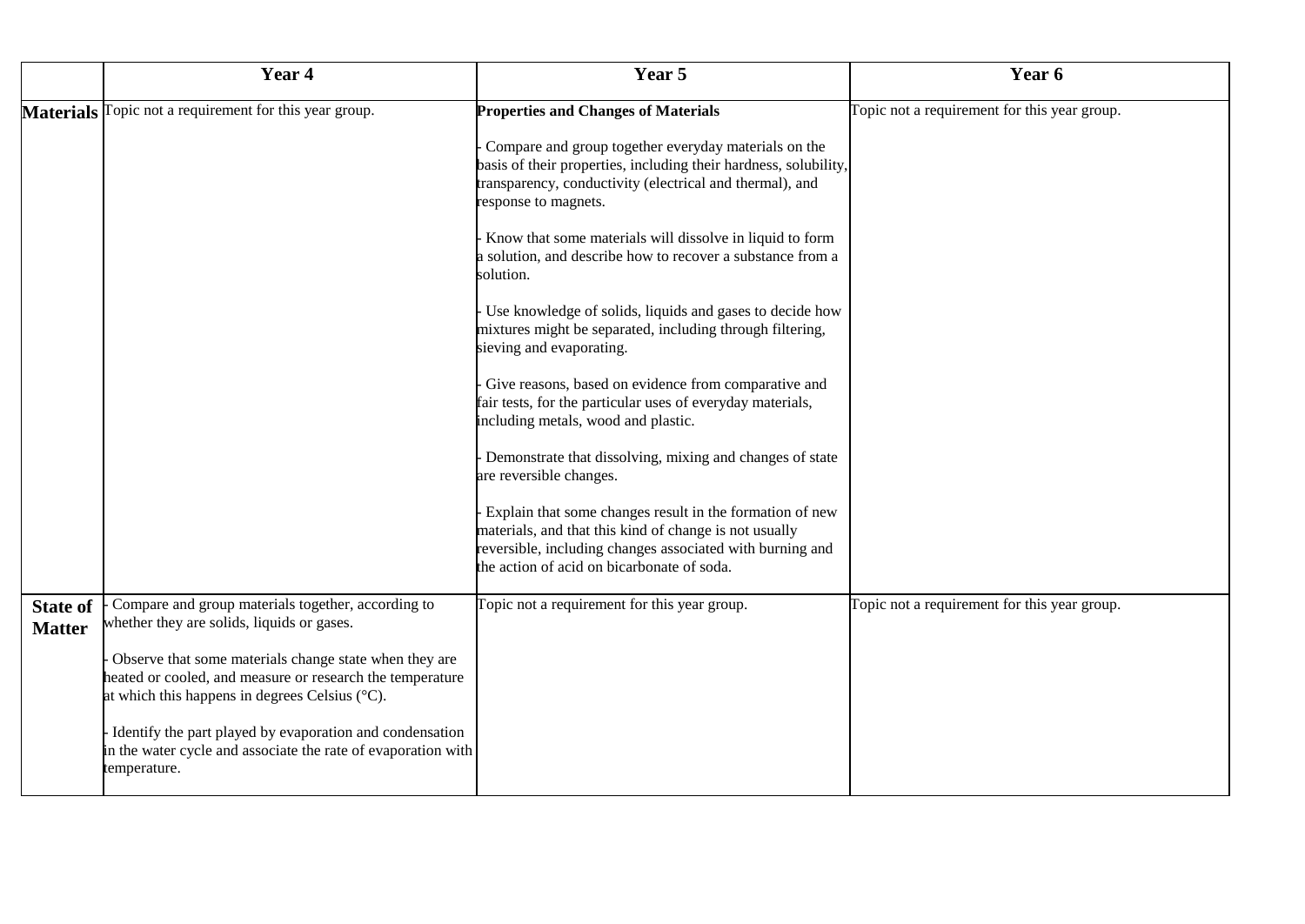|                    | Year 4                                                                                                                                                                                                                                                                                                                                                                                                                                                                                                                                                                                                                  | Year 5                                       | Year 6                                                                                                                                                                                                                                                                                                                                                                                  |
|--------------------|-------------------------------------------------------------------------------------------------------------------------------------------------------------------------------------------------------------------------------------------------------------------------------------------------------------------------------------------------------------------------------------------------------------------------------------------------------------------------------------------------------------------------------------------------------------------------------------------------------------------------|----------------------------------------------|-----------------------------------------------------------------------------------------------------------------------------------------------------------------------------------------------------------------------------------------------------------------------------------------------------------------------------------------------------------------------------------------|
| <b>Sound</b>       | Identify how sounds are made, associating some of them<br>with something vibrating.                                                                                                                                                                                                                                                                                                                                                                                                                                                                                                                                     | Topic not a requirement for this year group. | Topic not a requirement for this year group.                                                                                                                                                                                                                                                                                                                                            |
|                    | Recognise that vibrations from sounds travel through a<br>medium to the ear.                                                                                                                                                                                                                                                                                                                                                                                                                                                                                                                                            |                                              |                                                                                                                                                                                                                                                                                                                                                                                         |
|                    | Find patterns between the pitch of a sound and features of<br>the object that produced it.                                                                                                                                                                                                                                                                                                                                                                                                                                                                                                                              |                                              |                                                                                                                                                                                                                                                                                                                                                                                         |
|                    | Find patterns between the volume of a sound and the<br>strength of the vibrations that produced it.                                                                                                                                                                                                                                                                                                                                                                                                                                                                                                                     |                                              |                                                                                                                                                                                                                                                                                                                                                                                         |
|                    | Recognise that sounds get fainter as the distance from the<br>sound source increases.                                                                                                                                                                                                                                                                                                                                                                                                                                                                                                                                   |                                              |                                                                                                                                                                                                                                                                                                                                                                                         |
| <b>Electricity</b> | Identify common appliances that run on electricity.<br>Construct a simple series electrical circuit, identifying and<br>naming its basic parts, including cells, wires, bulbs,<br>switches and buzzers.<br>Identify whether or not a lamp will light in a simple series<br>circuit, based on whether or not the lamp is part of a<br>complete loop with a battery.<br>Recognise that a switch opens and closes a circuit and<br>associate this with whether or not a lamp lights in a simple<br>series circuit.<br>Recognise some common conductors and insulators, and<br>associate metals with being good conductors. | Topic not a requirement for this year group. | Associate the brightness of a lamp or the volume of a<br>buzzer with the number and voltage of cells used in the<br>circuit.<br>Compare and give reasons for variations in how<br>components function, including the brightness of bulbs, the<br>loudness of buzzers and the on/off position of switches.<br>Use recognised symbols when representing a simple circuit<br>in a diagram. |